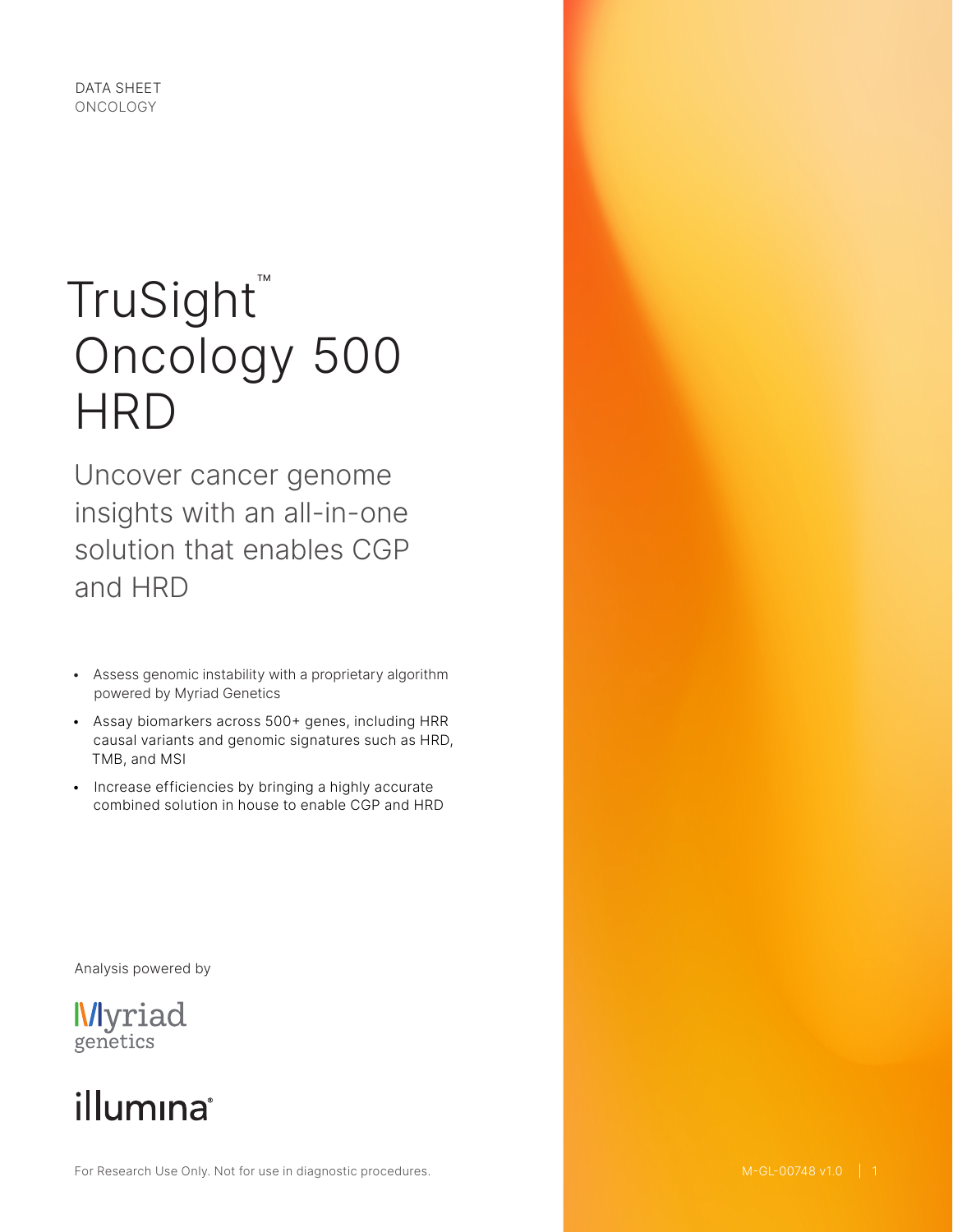## Introduction

As researchers continue to study the underlying genomics of cancer, they are uncovering broader molecular signatures occurring across cancer types. Homologous recombination deficiency (HRD) is one of these signatures, showing increasing importance in tumor biology for ovarian, breast, pancreatic, and prostate cancers.<sup>[1](#page-7-0)</sup> However, HRD assessment may only be part of the story in these tumor types. Additional known and unknown genetic factors may driver tumor growth. For example, in ovarian cancer *BRCA1* and *BRCA2* mutations only comprise ~20% of high-grade serous ovarian cancer (HGSOC) ([Figure 1](#page-1-0)).[2](#page-7-1) Other genetic mutations may be present, including gene variants and molecular signatures such as tumor mutational burden (TMB) and microsatellite instability (MSI). Identifying additional possible contributors to tumor growth may provide researchers valuable information upfront.

To obtain a comprehensive view of the tumor genetics, additional information is required. Iterative, single-gene testing or small multigene panels can be used. However, these approaches yield less information per assay and require additional sample and time. Another option for understanding the genetic underpinnings of a tumor is comprehensive genomic profiling (CGP). CGP is a next-generation sequencing (NGS)–based method that enables simultaneous assessment of hundreds of biomarkers in a single test, from a single sample, maximizing the ability to find relevant alterations.

TruSight Oncology 500 HRD is an NGS-based research assay that harnesses the power of proven Illumina NGS technology and the Myriad Genetics GIS algorithm to enable CGP and HRD assessment. With one sample and one workflow, the in-house TruSight Oncology 500 HRD assay ([Table 1](#page-2-0), [Table](#page-2-1) 2) provides labs with accurate, sensitive information on 500+ genes and genomic signatures that can help reveal the genomic nature of a tumor and unlock insights.

## About HRD

HRD is a complex genomic signature resulting from a cell's inability to repair double-stranded DNA breaks using the homologous recombination repair (HRR) pathway.



<span id="page-1-0"></span>Figure 1: Tumors may harbor genetic alterations beyond *BRCA* mutations and genomic instability—While approximately 50% of HGSOC samples have a positive HRD status, there are a significant number of tumors attributed to factors beyond *BRCA* mutations and genomic scarring.[2](#page-7-1)

The ability to repair DNA damage is essential for maintaining genomic stability and cellular functions, ensuring chromosomal integrity and cell viability. The HRR pathway is mediated by multiple genes, with *BRCA1* and *BRCA2* playing key roles ([Table 3](#page-3-0)).<sup>[2](#page-7-1)-[6](#page-7-2)</sup> If the HRR pathway is impaired, double-stranded breaks are either not repaired or repaired using the error-prone nonhomologous end joining (NHEJ) pathway. These alternatives can result in genomic instability, in the form of genomic scars, leading to tumorigenesis.<sup>7</sup>

#### Genomic scarring and GIS

Genomic scars are aberrations that result in structural changes in the chromosomes. The most relevant genomic scars are loss of heterozygosity (LOH),<sup>8</sup> telomeric-allelic imbalance  $(TAI)$ ,<sup>[9](#page-8-2)</sup> and large-scale state transitions  $(LST)$ <sup>[10](#page-8-3)</sup> [\(Table](#page-3-1) 4). When measured together, the three genomic scars produce a genomic instability score (GIS) that can be used as an indicator of HRD status.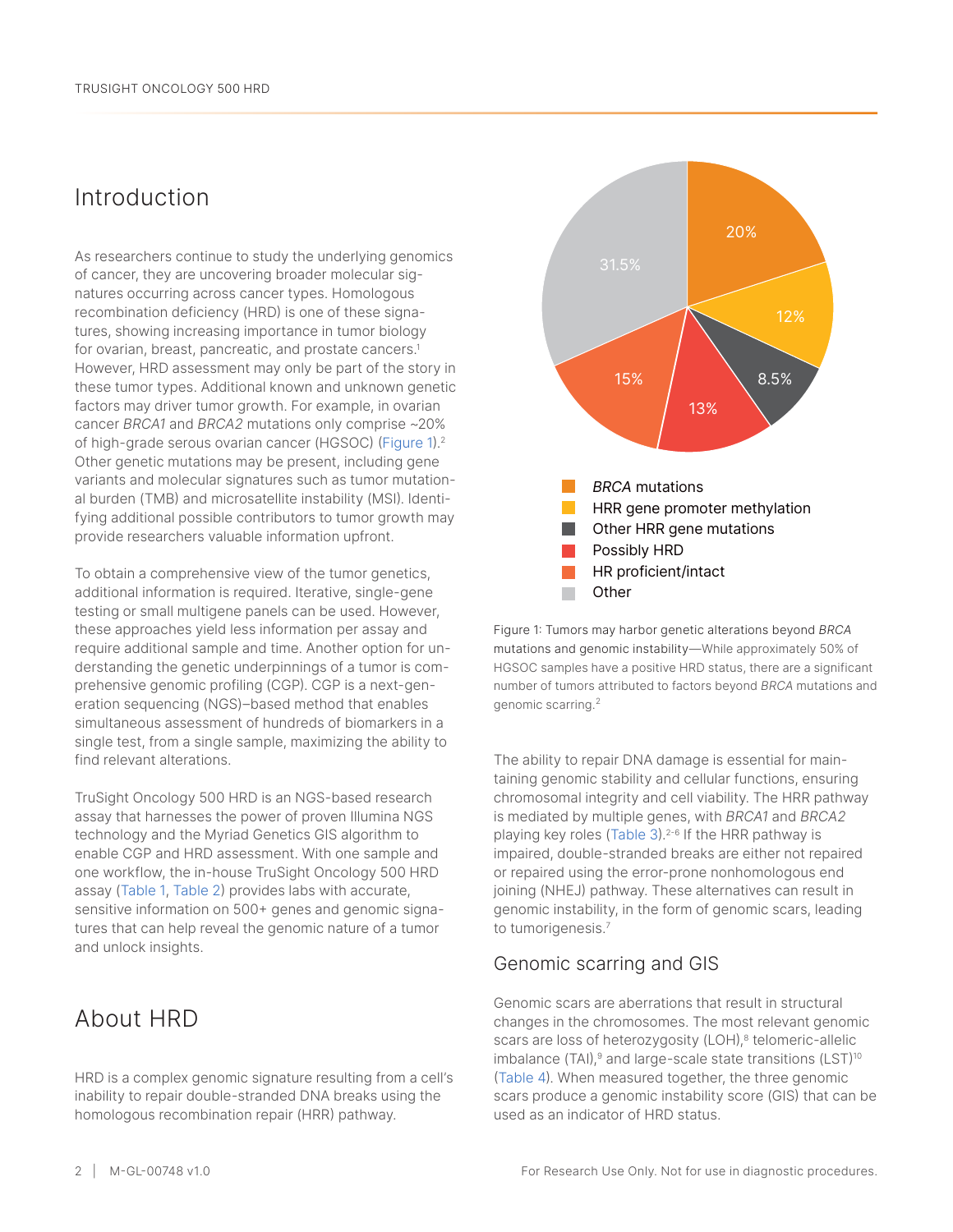#### <span id="page-2-0"></span>Table 1: TruSight Oncology 500 HRD: CGP + HRD content

| Feature                                                                                     | Description                                        |  |
|---------------------------------------------------------------------------------------------|----------------------------------------------------|--|
| Enable CGP                                                                                  |                                                    |  |
| Gene count                                                                                  | DNA: 523, RNA: 55                                  |  |
| Panel size                                                                                  | 1.94 Mb DNA, 358 kb RNA                            |  |
| Guideline coverage                                                                          | Key guidelines for multiple solid<br>tumor types   |  |
| Clinical trial coverage                                                                     | >1000                                              |  |
| Immuno-oncology<br>biomarkers                                                               | TMB, MSI                                           |  |
| Pan-cancer biomarkers                                                                       | NTRK1, NTRK2, NTRK3                                |  |
| Analysis software                                                                           | DRAGEN TruSight Oncology 500                       |  |
| HRD status                                                                                  |                                                    |  |
| No. probes                                                                                  | ~25K                                               |  |
| Cross ethnicity coverage                                                                    | EAS, EUR, AFR, AMR, SAS <sup>a</sup>               |  |
| BRCA1/BRCA2 coverage                                                                        | Small variants and large<br>rearrangement variants |  |
| Genomic scars assessed                                                                      | LOH, TAI, LST                                      |  |
| GIS                                                                                         | Numerical score out of 100                         |  |
| GIS algorithm                                                                               | Powered by Myriad Genetics                         |  |
| Analysis software                                                                           | DRAGEN TruSight Oncology 500                       |  |
| a. AFR, Africa; AMR, ad-mixed American; EAS, East Asian; EUR, European; SAS,<br>South Asian |                                                    |  |

#### <span id="page-2-1"></span>Table 2: TruSight Oncology 500 HRD: Assay details

| Feature                                                                | Description                                                                                                                                                                                                     |  |
|------------------------------------------------------------------------|-----------------------------------------------------------------------------------------------------------------------------------------------------------------------------------------------------------------|--|
|                                                                        | DNA: 40 ng                                                                                                                                                                                                      |  |
|                                                                        | RNA: 40 ng                                                                                                                                                                                                      |  |
| Input requirement                                                      | FFPE: Minimum recommendation<br>of 2 mm <sup>3</sup> from FFPE tissue<br>samples                                                                                                                                |  |
| Sample throughput<br>(TruSight Oncology 500 +<br>TruSight Oncology 500 | 8 samples per run (NextSeq<br>550 System or NextSeq 550Dx<br>System (research mode))                                                                                                                            |  |
| HRD)                                                                   | 16 samples per run (NovaSeq<br>6000 System)                                                                                                                                                                     |  |
| Hands-on time                                                          | $~10.5 \text{ hr}$                                                                                                                                                                                              |  |
| Total assay time                                                       | 4-5 days from nucleic acid to<br>variant report                                                                                                                                                                 |  |
| Sequencing system                                                      | NextSeq 550 System or NextSeq<br>550Dx System (research mode)<br>or NovaSeq 6000 System (SP<br>flow cell)                                                                                                       |  |
| Sequence run time                                                      | 24 hr (NextSeq 550 High Output<br>Kit)                                                                                                                                                                          |  |
|                                                                        | 19 hr (NovaSeq 6000 SP)                                                                                                                                                                                         |  |
| Sequence run                                                           | $2 \times 101$ cycles                                                                                                                                                                                           |  |
|                                                                        | <b>HRD</b><br>GIS: 32% tumor content                                                                                                                                                                            |  |
| Limit of detection                                                     | CGP<br>Small variants: 5% VAF<br>Fusions: 5 copies per ng RNA<br>CNVs: 2.2× fold-change<br><b>BRCA</b> large rearrangements<br>(≥ 3 exons): 43% VAF<br><b>BRCA</b> large rearrangements<br>(< 3 exons): 50% VAF |  |
| Analytical sensitivity                                                 | TruSight Oncology 500: > 96%<br>(for all variant types at 5% VAF)                                                                                                                                               |  |
| Analytical specificity                                                 | GIS: 100% <sup>a</sup><br>TruSight Oncology 500:<br>99.9998% (for SNV detection)                                                                                                                                |  |

<span id="page-2-2"></span>a. Internal limit of blank study results from normal ovarian samples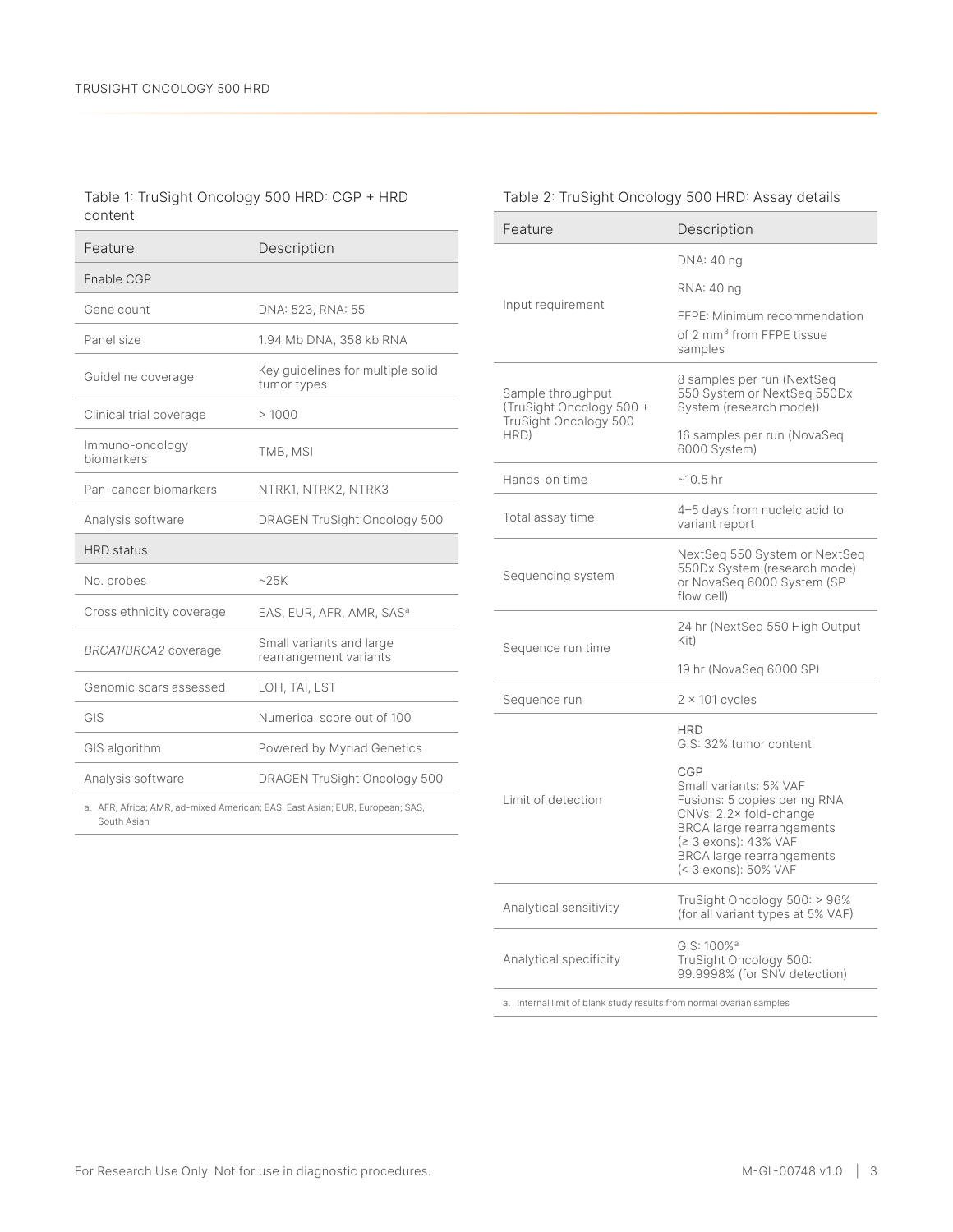#### Determining HRD status

HRD status can be determined by evaluating the presence of causal genes (*BRCA* and other HRR genes) and/or the effect of genomic scarring. Currently, there are several assays available for measuring HRD status, each with its own criteria.[1](#page-8-4)1 Some assays only assess %LOH to determine genomic instability. There is increasing evidence that assessing all three genomic scars (LOH, TAI, LST) may maximize identification of HRD+ samples.[1](#page-8-5)2-[1](#page-8-6)<sup>4</sup> Unlike other commercial assays, the TruSight Oncology 500 HRD solution enables in-house CGP and evaluation of all three genomic scars.\* The result is a highly sensitive, reliable assessment of HRD status and other cancer-associated genomic variants potentially present in a sample.

<span id="page-3-0"></span>

| Table 3: Genes involved in the HRR pathway <sup>2,6</sup> |                   |        |  |
|-----------------------------------------------------------|-------------------|--------|--|
| <b>ATM</b>                                                | CHEK2             | RAD50  |  |
| <b>ATR</b>                                                | <b>FANCA</b>      | RAD51  |  |
| BARD1                                                     | FANCC             | RAD51B |  |
| BRCA1                                                     | <b>FANCI</b>      | RAD51C |  |
| BRCA <sub>2</sub>                                         | <b>FANCL</b>      | RAD51D |  |
| BRIP1                                                     | <b>NBN</b>        | RAD54L |  |
| CDK12                                                     | PALB <sub>2</sub> | TP53   |  |
| CHEK1                                                     | <b>PTFN</b>       |        |  |

\* Genomic scarring is evaluated using a proprietary algorithm powered by Myriad Genetics.

<span id="page-3-1"></span>

| Table 4: The three genomic scars included in a GIS |  |  |  |
|----------------------------------------------------|--|--|--|
|                                                    |  |  |  |

| Genomic scar                           | Description                                                                                                                                                                 |
|----------------------------------------|-----------------------------------------------------------------------------------------------------------------------------------------------------------------------------|
| Loss of heterozygosity<br>(LOH)        | One of the two alleles for a gene is lost, creating a ho-<br>mozygous cell. This may result in malignant cell growth<br>if the remaining allele does not function properly. |
| Telomeric-allelic<br>imbalance (TAI)   | The allele ratios at the end of the chromosomes<br>(telomere) in a pair do not match. That is, one chromo-<br>some has a greater number of alleles than the other.          |
| Large-scale state<br>transitions (LST) | Breakpoints between regions of the chromosome<br>resulting in discrepancies within the chromosome pair.                                                                     |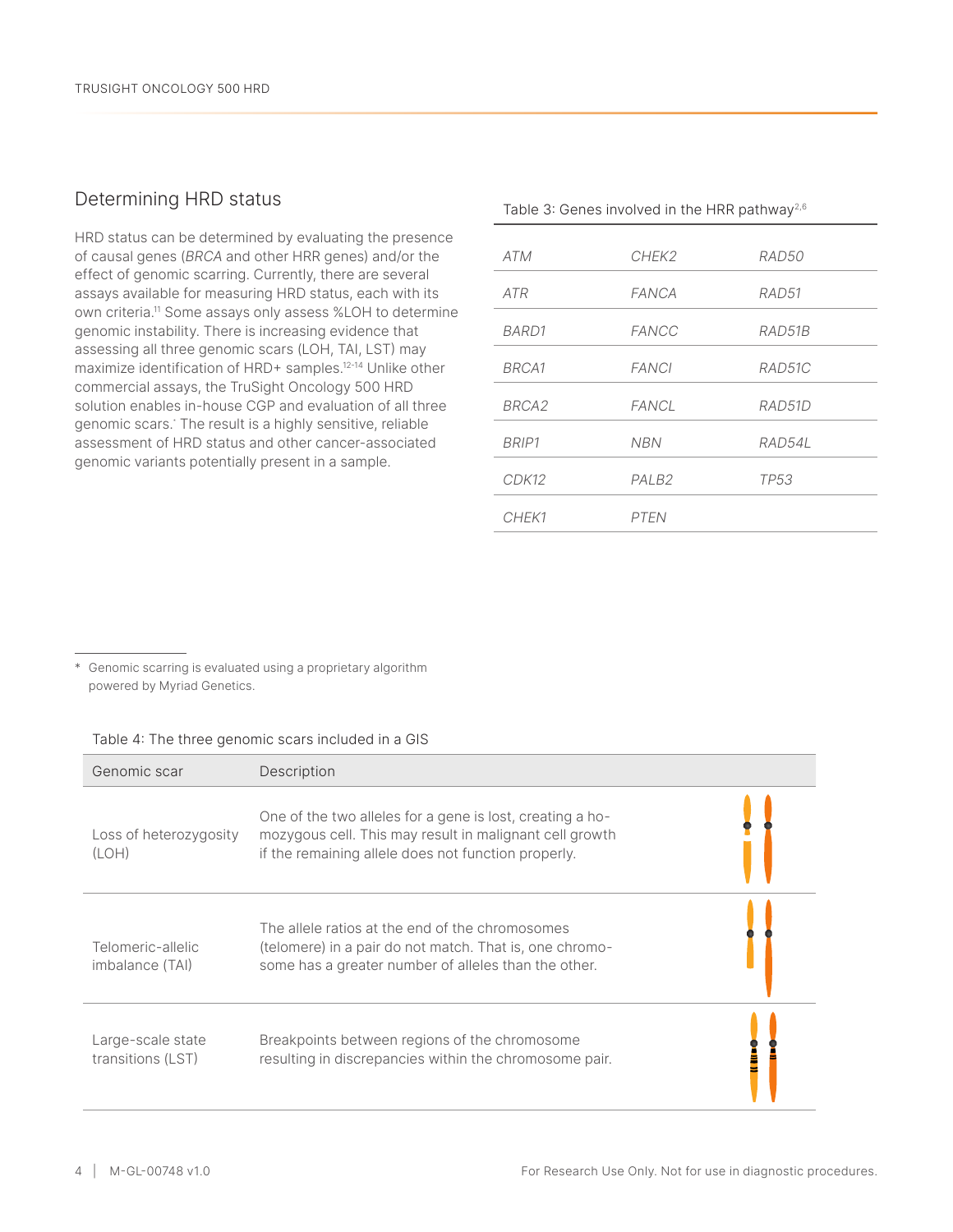### Comprehensive content

Content for TruSight Oncology 500 was designed with recognized authorities in the oncology community and includes current and emerging biomarkers with comprehensive coverage of genes involved in key guidelines and clinical trials for multiple tumor types. The panel probe design captures both known and novel gene fusions and includes 523 genes for detecting variants likely to play a role in tumorigenesis. Biomarkers comprise single-nucleotide variants (SNVs), insertions/deletions (indels), copy-number variants (CNVs), gene fusions, large rearrangements in BRCA genes, and complex immuno-oncology genomic signatures, such as microsatellite instability (MSI) and tumor mutational burden (TMB).

TruSight Oncology 500 HRD also includes ~25K genome-wide probes specifically designed to assess for genomic scars across a broad range of ethnicities. The number of SNPs needed for GIS assessment was determined using an *in silico* simulation and the SNPs were selected using data from the 1000 Genomes Project.

Visit www.illumina.com/tso500 to view a gene list

### Streamlined workflow

Enabling CGP with HRD assessment in house is simplified with the availability of a comprehensive, streamlined workflow that spans from sample input to final variant report ([Figure 2](#page-4-0)). For maximum efficiency, the HRD assay is optimized to run with the standard TruSight Oncology 500 assay. No additional time is required. Ready-to-use library preparation kits, straightforward methods, and accurate, rapid variant calling pipelines enable a workflow that can be completed in as few as four days.

#### Start with DNA or RNA and DNA

Use DNA or DNA and RNA extracted from the same sample as input material for use with the TruSight Oncology 500 HRD assay. Note that GIS is assessed from the DNA sample. If using DNA, sample preparation starts with shearing the genomic DNA (gDNA). If using DNA and RNA, the first step is to reverse transcribe the RNA sample into cDNA. Sequencing-ready libraries are prepared from sheared gDNA and cDNA simultaneously.



<span id="page-4-0"></span>Figure 2: Streamlined TruSight Oncology HRD workflow‒TruSight Oncology 500 HRD integrates into current lab workflows, going from nucleic acids to variant calls in four days.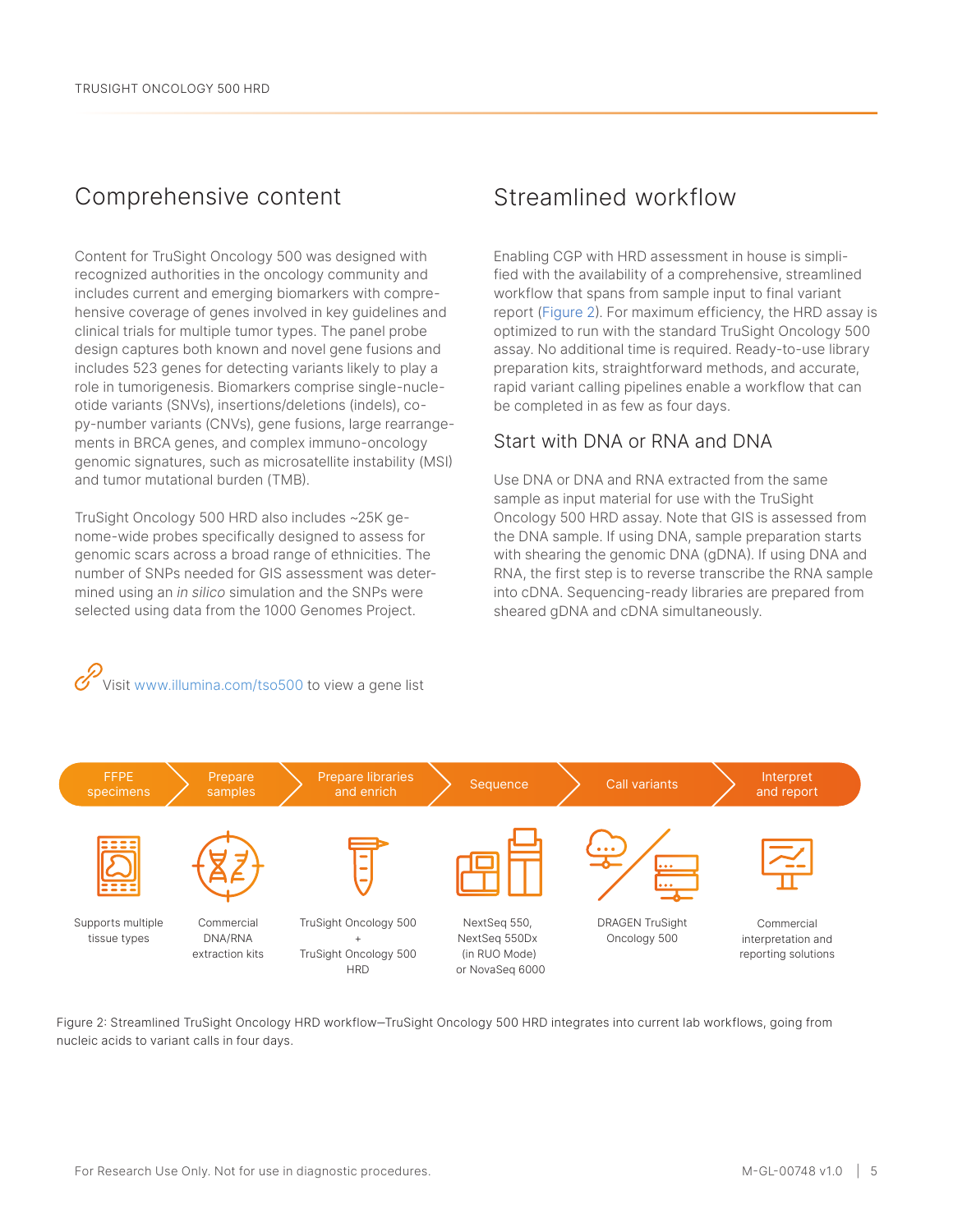#### Add tags for analytical specificity

During library preparation, unique molecular identifiers (UMIs)[1](#page-8-7)5 are added to the gDNA fragments. These UMIs enable detection of variants at low variant allele frequency (VAF) while simultaneously suppressing errors, providing high analytical specificity.

#### Enrich libraries to focus efforts

Library preparation is based on proven hybrid–capture chemistry to purify selected targets from DNA- and RNA-based libraries. DNA enrichment with the HRD probes occurs on the same plate at the same time as the TruSight Oncology 500 enrichment. Biotinylated probes hybridize to regions of interest, which are pulled down using streptavidin-coated magnetic beads, and then eluted to enrich the library pool. The hybrid-capture method is highly sensitive and can accurately characterize gene fusions with both known and novel partners. TruSight Oncology 500 libraries and HRD libraries are pooled prior to sequencing.

#### Sequence samples

The pooled TruSight Oncology 500 and HRD libraries are sequenced on the NextSeq™ 550, NextSeq 550Dx,† or NovaSeq™ 6000 System. The NextSeq systems offer eight samples per run, while the NovaSeq system enables 16 samples per run on an SP flow cell.‡ Because the TruSight Oncology 500 and HRD libraries are pooled prior to sequencing, sample throughput is maintained. Each sample index performs consistently to produce sequencing metrics above quality control (QC) expectations.

## Fast, accurate analysis

Variant calling for TruSight Oncology 500 HRD is available through the DRAGEN™ TruSight Oncology 500 v2 Analysis Software using accelerated, fully integrated bioinformatics algorithms to ensure optimal assay performance. In addition to faster analysis time, the v2 version incorporates a highly sophisticated HRD pipeline that includes a pro-

prietary GIS algorithm powered by Myriad Genetics to ensure accurate results and outputs a comprehensive GIS. The DRAGEN TruSight Oncology 500 v2 Analysis Software is also able to call *BRCA* large rearrangement (LR) variants.

DRAGEN analysis can be run on a local DRAGEN server or using a cloud-based version run via Illumina Connected Analytics (ICA) (coming soon). All versions take advantage of sophisticated, proprietary algorithms that remove errors and artifacts.

The result is the ability to detect mutations across 500+ genes at 5% variant allele frequency (VAF) for small variants, with > 96% analytical sensitivity and > 99.9998% analytical specificity ([Table 2](#page-2-1) and [Table](#page-5-0) 5). This level of specificity is particularly beneficial when it is critical to know the exact number of mutations per Mb, as in TMB evaluation with a tumor-only workflow. DNA variant data analyzed with the TruSight Oncology 500 Local App and DRAGEN TruSight Oncology 500 pipeline show concordant results; however, analysis with the DRAGEN pipeline is completed 2–4× faster than with the local app, reducing the time to final results.

#### <span id="page-5-0"></span>Table 5: High-accuracy detection of *BRCA* small variants

| Variant             | <b>VAF</b> | Detection rate |
|---------------------|------------|----------------|
| BRCA2:N289H         | 5%         | 100%           |
| BRCA2:N991D         | 5%         | 100%           |
| BRCA1:S1613G        | 5%         | 100%           |
| <b>BRCA1:K1183R</b> | 5%         | 100%           |
| BRCA1:K820E         | 5%         | 100%           |
| BRCA1:D435Y         | 5%         | 100%           |

Six *BRCA* small variants originally at 7.5% VAF in the BRCA Somatic Multiplex I reference material (Horizon Discovery) were diluted to 5% VAF. Detection rate was evaluated using the TruSight Oncology 500 HRD assay.

<sup>†</sup> In Research Mode only

<sup>‡</sup> Achieving 16 samples per run using the DNA/RNA kit requires use of the NovaSeq Xp workflow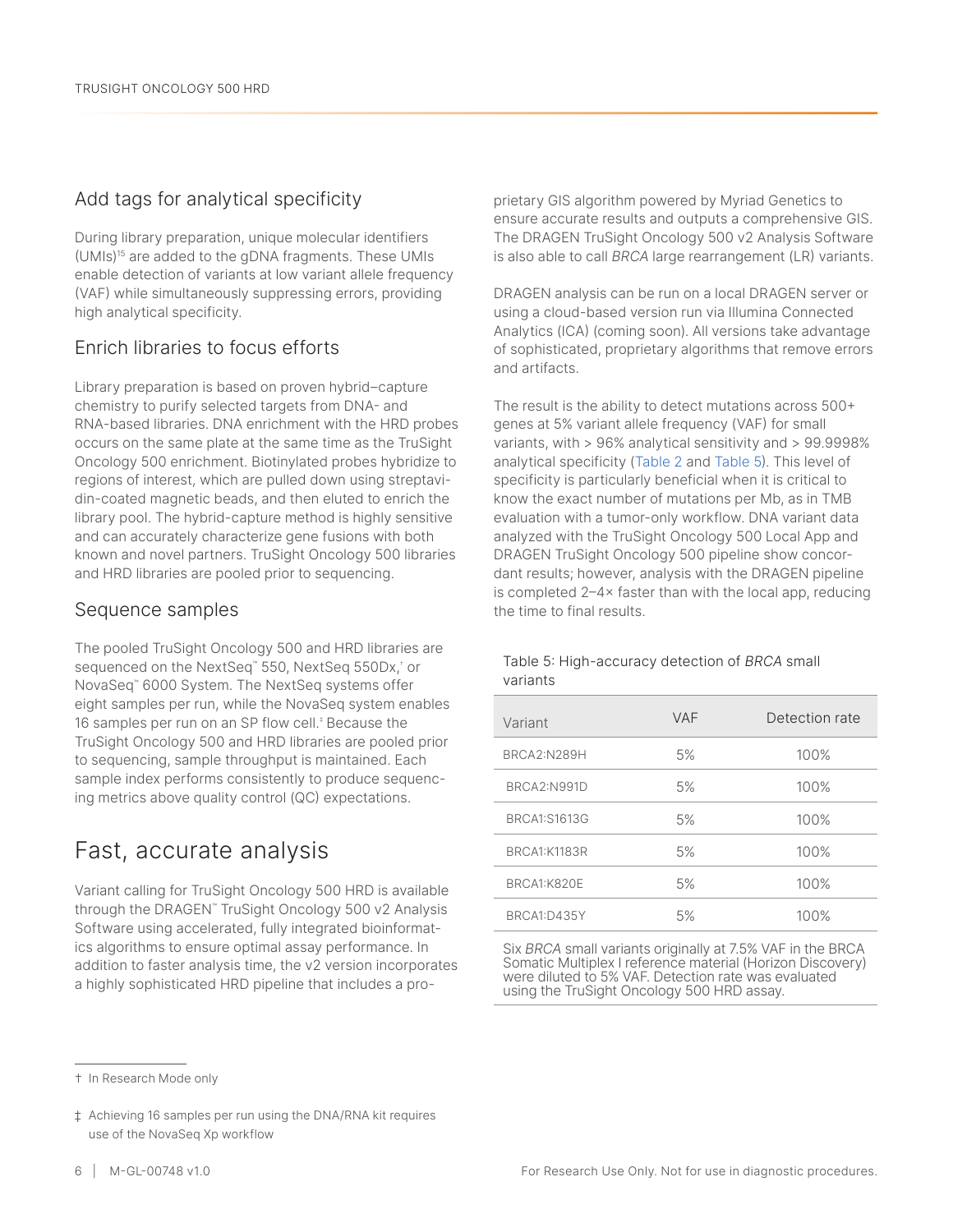## Reproducible, trustworthy results

To demonstrate the high-quality results achieved with TruSight Oncology 500 HRD, Illumina performed various comparison studies with the current reference standard test for HRD detection. Data across a large reference standard cohort were compared to data from the same samples run using TruSight Oncology 500 HRD. For all samples, data were highly concordant, with an  $R<sup>2</sup>$  value of 0.98 for GIS ([Figure 3](#page-6-0), [Table 6](#page-6-1)).

To confirm that the addition of HRD testing did not impact variant calling, results from the TruSight Oncology 500 HRD assay were compared to those generated using TruSight Oncology 500. Data from various sample types and for various variant types showed high concordance [\(Figure 4](#page-6-2), [Table](#page-7-3) 7).



<span id="page-6-0"></span>Figure 3: TruSight Oncology 500 HRD GIS is concordant to the Myriad Genetics GIS—For TruSight Oncology 500 HRD, forty nanograms of DNA extracted from formalin-fixed, paraffinembedded (FFPE) samples was used as assay input. For each sample, the DNA library was split into two hybridization reactions, one with TruSight Oncology 500 probes and the other with HRD probes. Both libraries were pooled for sequencing with eight samples per run on a NextSeq 550 System. Analysis was performed using the DRAGEN TruSight Oncology 500 v2 Analysis Software. Samples were also tested with a reference assay as the orthogonal test.

<span id="page-6-1"></span>

| Table 6: High agreement rates for HRD status between |
|------------------------------------------------------|
| TruSight Oncology 500 HRD and a reference standard   |
|                                                      |

|                                      | PPA, %                  | NPA, %                  | OPA, %                  |
|--------------------------------------|-------------------------|-------------------------|-------------------------|
|                                      | (95% CI)                | (95% CI)                | $(95% \text{ Cl})$      |
| Overall HRD<br>status<br>$(N = 194)$ | 95.2<br>$(89.2 - 97.9)$ | 96.8<br>$(91.0 - 98.9)$ | 96.0<br>$(92.2 - 91.9)$ |
| <b>BRCA</b> analysis                 | 92.9                    | 98.6                    | 96.9                    |
| $(N = 197)$                          | $(83.0 - 97.2)$         | $(95.0 - 99.6)$         | $(93.5 - 98.6)$         |
| <b>HRD GIS</b>                       | 95.1                    | 97.1                    | 96.1                    |
| $(N = 204)$                          | $(89.1 - 97.9)$         | $(91.9 - 99.0)$         | $(92.6 - 98.0)$         |

PPA, positive percent agreement; NPA, negative percent agreement; OPA, overall percent agreement (Data on file reference)



<span id="page-6-2"></span>Figure 4: High-concordance TMB results between TruSight Oncology 500 and TruSight Oncology 500 HRD—A set of 125 ovarian cancer samples was sequenced using the TruSight Oncology 500 assay and the TruSight Oncology 500 HRD assay.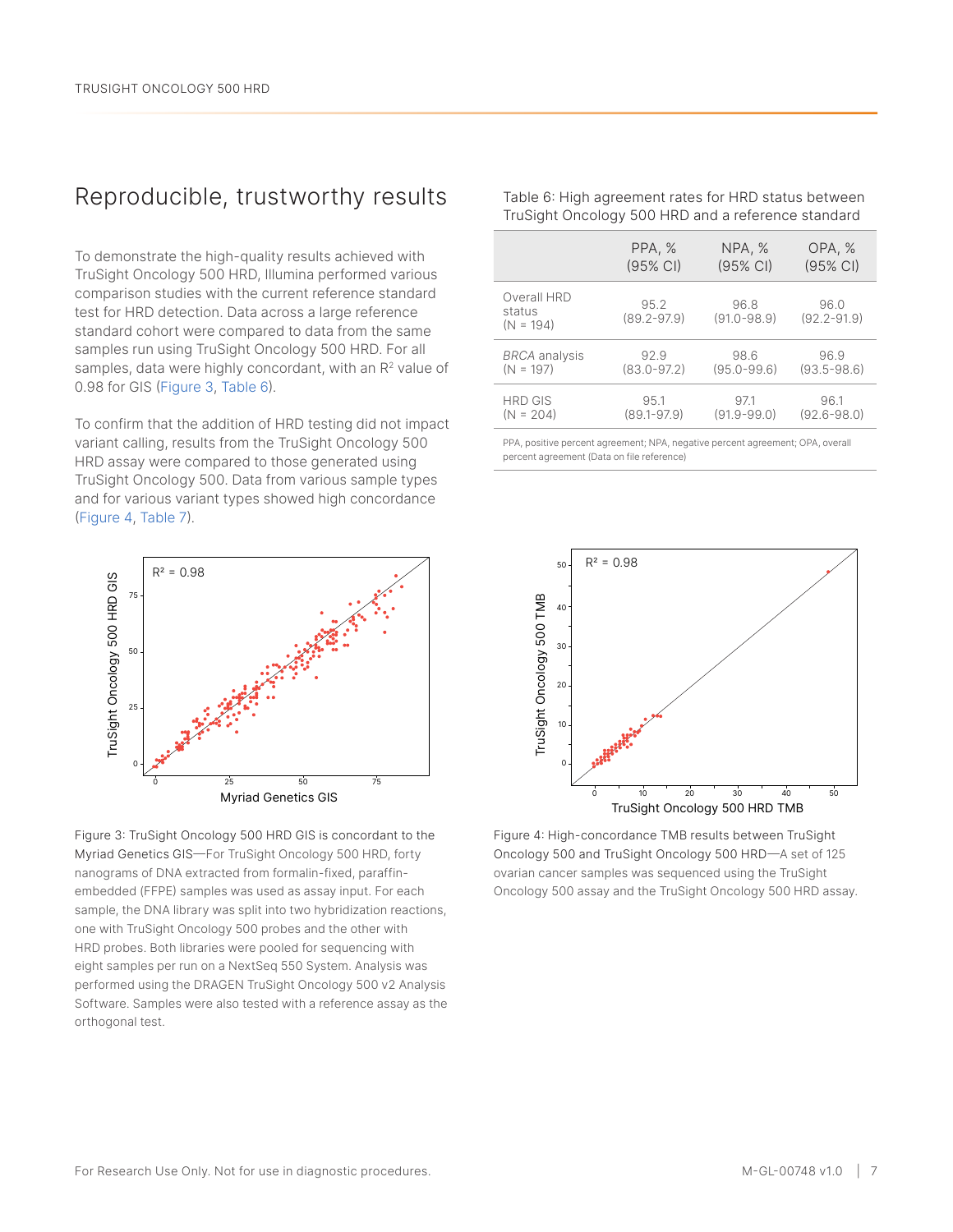<span id="page-7-3"></span>Table 7: Concordance results between TruSight Oncology 500 and TruSight Oncology 500 HRD by variant type

| Variant type   | Concordance                                        |  |
|----------------|----------------------------------------------------|--|
| Small variants | $PPA = 99.43%$<br>$NPA = 99.99%$<br>$OPA = 99.99%$ |  |
| <b>CNVs</b>    | $PPA = 96.79%$<br>$NPA = 99.65%$<br>$OPA = 99,40%$ |  |
| MSI            | $OPA = 100%$                                       |  |

## Bring HRD testing in house

TruSight Oncology 500 HRD integrates easily into labs currently using NGS, enabling them to offer CGP combined with HRD assessment, without exploring an entirely new workflow or technology. Bringing tumor assays in house allows labs to keep sample and raw data, positively affecting turnaround time and sample coordination. By consolidating multiple independent assays into one assay, labs can save sample, time, and money, while increasing the chances of identifying a positive biomarker.

## Summary

TruSight Oncology 500 HRD provides labs an accurate in-house solution that enables CGP and HRD assessment. The HRD testing yields a comprehensive GIS that includes all three critical genomic scars with performance that is on par with the current reference standard test. But, HRD may not tell the whole tumor story. Combining HRD assessment with a comprehensive assay that reports on 500+ genes maximizes information on relevant biomarkers and genomic signatures obtained from a single sample in an efficient, all-in-one workflow.

#### Learn more

TruSight Oncology 500 HRD, [www.illumina.com/tso500](https://www.illumina.com/products/by-brand/trusight-oncology/tso-500-portfolio.html?scid=2018-271doco175)

#### DRAGEN Bio-IT Platform, [illumina.com/products/by-type/](https://www.illumina.com/products/by-type/informatics-products/dragen-bio-it-platform.html) [informatics-products/dragen-bio-it-platform](https://www.illumina.com/products/by-type/informatics-products/dragen-bio-it-platform.html)

#### Ordering information

| Product                                                                        | Catalog no.         |
|--------------------------------------------------------------------------------|---------------------|
| TruSight Oncology 500 HRD <sup>a</sup><br>(24 samples)                         | 20076480            |
| TruSight Oncology 500                                                          | varies <sup>b</sup> |
| DRAGEN TruSight Oncology 500 HRD<br>Analysis Software, On-Premise <sup>a</sup> | 20073738            |
| DRAGEN TruSight Oncology 500 HRD<br>Analysis Software, Cloud <sup>a</sup>      | 20073740            |
| Not available for sale in the United States or Japan<br>a.                     |                     |

<span id="page-7-5"></span><span id="page-7-4"></span>b. Visit illumina.com/tso500 for a complete list of TruSight Oncology 500 kits

## References

- <span id="page-7-0"></span>1. Yamamoto H, Hirasawa A. [Homologous Recombination Defi](https://www.ncbi.nlm.nih.gov/pmc/articles/PMC8745585/)[ciencies and Hereditary Tumors](https://www.ncbi.nlm.nih.gov/pmc/articles/PMC8745585/). *Int J Mol Sci*. 2021;23(1):348. Published 2021 Dec 29. doi:10.3390/ijms23010348
- <span id="page-7-1"></span>2. Konstantinopoulos PA, Ceccaldi R, Shapiro GI, D'Andrea AD. [Homologous Recombination Deficiency: Exploiting the](https://pubmed.ncbi.nlm.nih.gov/26463832/)  [Fundamental Vulnerability of Ovarian Cancer](https://pubmed.ncbi.nlm.nih.gov/26463832/). *Cancer Discov*. 2015;5(11):1137-1154. doi:10.1158/2159-8290.CD-15-0714
- 3. Prakash R, Zhang Y, Feng W, Jasin M. [Homologous recom](https://pubmed.ncbi.nlm.nih.gov/25833843/)[bination and human health: the roles of BRCA1, BRCA2,](https://pubmed.ncbi.nlm.nih.gov/25833843/)  [and associated proteins](https://pubmed.ncbi.nlm.nih.gov/25833843/). *Cold Spring Harb Perspect Biol*. 2015;7(4):a016600. Published 2015 Apr 1. doi:10.1101/cshperspect.a016600
- 4. Moynahan ME, Jasin M. [Mitotic homologous recombination](https://pubmed.ncbi.nlm.nih.gov/20177395/)  [maintains genomic stability and suppresses tumorigenesis](https://pubmed.ncbi.nlm.nih.gov/20177395/). *Nat Rev Mol Cell Biol*. 2010;11(3):196-207. doi:10.1038/nrm2851
- 5. King MC. ["The race" to clone BRCA1](https://pubmed.ncbi.nlm.nih.gov/24675952/#:~:text=The%20existence%20of%20BRCA1%20was,to%20clone%20and%20sequence%20it.). *Science*. 2014;343(6178):1462-1465. doi:10.1126/science.1251900
- <span id="page-7-2"></span>6. da Cunha Colombo Bonadio RR, Fogace RN, Miranda VC, Diz MDPE. [Homologous recombination deficiency in ovarian](https://pubmed.ncbi.nlm.nih.gov/30133561/)